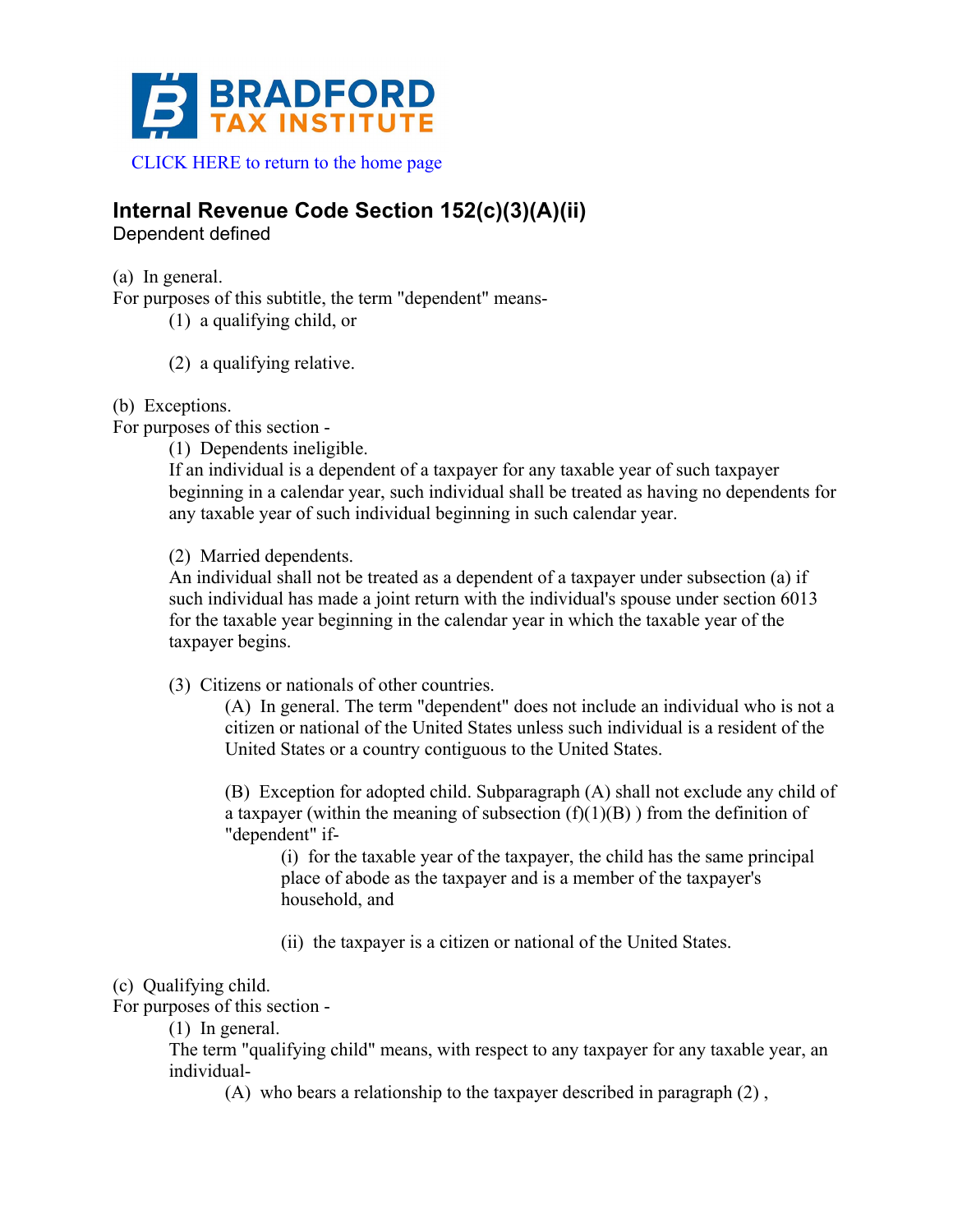(B) who has the same principal place of abode as the taxpayer for more than onehalf of such taxable year,

(C) who meets the age requirements of paragraph (3) ,

(D) who has not provided over one-half of such individual's own support for the calendar year in which the taxable year of the taxpayer begins, and

(E) who has not filed a joint return (other than only for a claim of refund) with the individual's spouse under section 6013 for the taxable year beginning in the calendar year in which the taxable year of the taxpayer begins.

(2) Relationship.

For purposes of paragraph  $(1)(A)$ , an individual bears a relationship to the taxpayer described in this paragraph if such individual is-

(A) a child of the taxpayer or a descendant of such a child, or

(B) a brother, sister, stepbrother, or stepsister of the taxpayer or a descendant of any such relative.

(3) Age requirements.

(A) In general. For purposes of paragraph  $(1)(C)$ , an individual meets the requirements of this paragraph if such individual is younger than the taxpayer claiming such individual as a qualifying child and-

(i) has not attained the age of 19 as of the close of the calendar year in which the taxable year of the taxpayer begins, or

(ii) is a student who has not attained the age of 24 as of the close of such calendar year.

(B) Special rule for disabled. In the case of an individual who is permanently and totally disabled (as defined in section  $22(e)(3)$ ) at any time during such calendar year, the requirements of subparagraph (A) shall be treated as met with respect to such individual.

(4) Special rule relating to 2 or more who can claim the same qualifying child.

(A) In general. Except as provided in subparagraphs (B) and (C) , if (but for this paragraph ) an individual may be claimed as a qualifying child by 2 or more taxpayers for a taxable year beginning in the same calendar year, such individual shall be treated as the qualifying child of the taxpayer who is-

(i) a parent of the individual, or

(ii) if clause (i) does not apply, the taxpayer with the highest adjusted gross income for such taxable year.

(B) More than 1 parent claiming qualifying child. If the parents claiming any qualifying child do not file a joint return together, such child shall be treated as the qualifying child of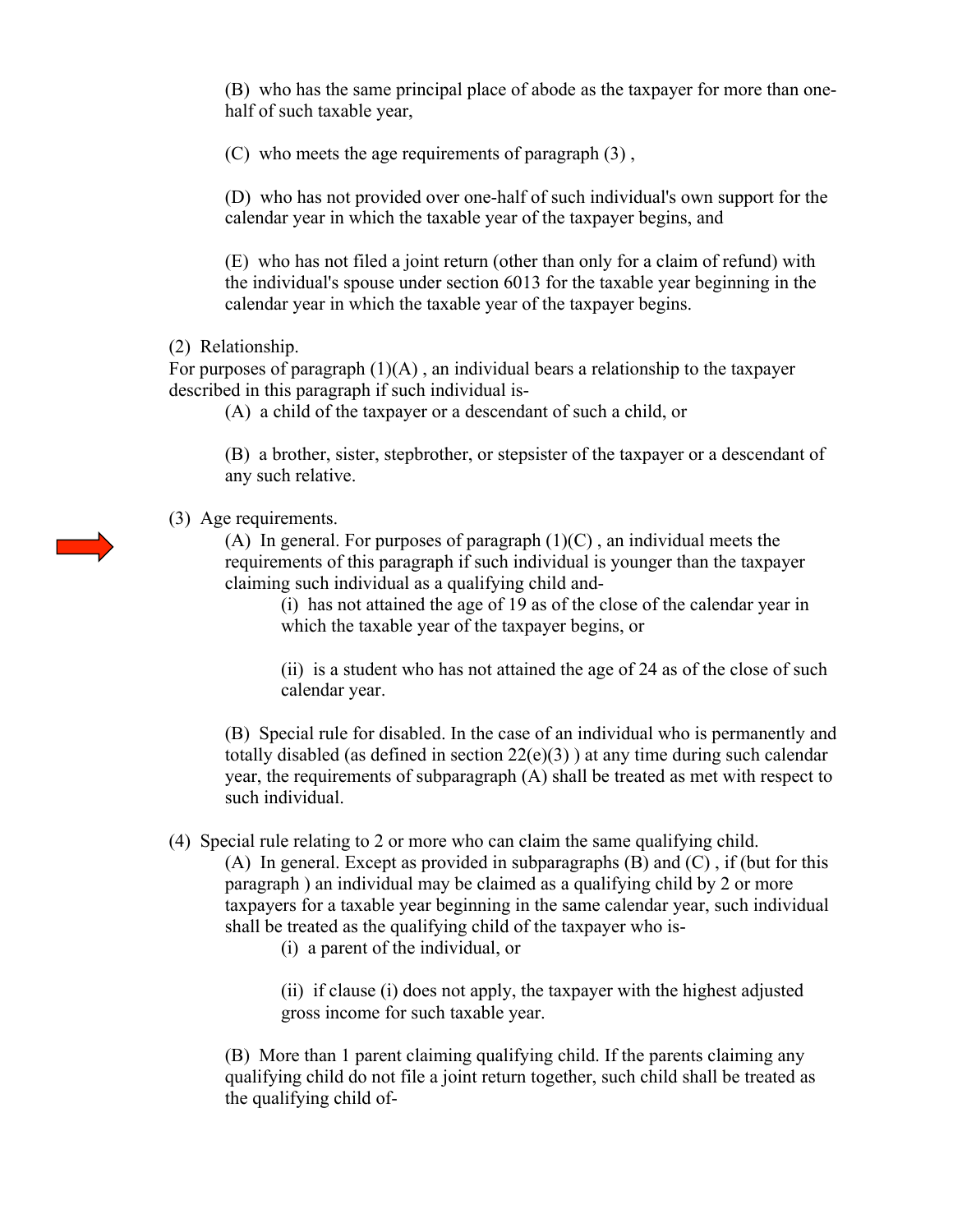(i) the parent with whom the child resided for the longest period of time during the taxable year, or

(ii) if the child resides with both parents for the same amount of time during such taxable year, the parent with the highest adjusted gross income.

(C) No parent claiming qualifying child. If the parents of an individual may claim such individual as a qualifying child but no parent so claims the individual, such individual may be claimed as the qualifying child of another taxpayer but only if the adjusted gross income of such taxpayer is higher than the highest adjusted gross income of any parent of the individual.

(d) Qualifying relative.

For purposes of this section -

(1) In general.

The term "qualifying relative" means, with respect to any taxpayer for any taxable year, an individual-

(A) who bears a relationship to the taxpayer described in paragraph (2) ,

(B) whose gross income for the calendar year in which such taxable year begins is less than the exemption amount (as defined in section  $151(d)$ ),

(C) with respect to whom the taxpayer provides over one-half of the individual's support for the calendar year in which such taxable year begins, and

(D) who is not a qualifying child of such taxpayer or of any other taxpayer for any taxable year beginning in the calendar year in which such taxable year begins.

(2) Relationship.

For purposes of paragraph  $(1)(A)$ , an individual bears a relationship to the taxpayer described in this paragraph if the individual is any of the following with respect to the taxpayer:

(A) A child or a descendant of a child.

(B) A brother, sister, stepbrother, or stepsister.

(C) The father or mother, or an ancestor of either.

(D) A stepfather or stepmother.

(E) A son or daughter of a brother or sister of the taxpayer.

(F) A brother or sister of the father or mother of the taxpayer.

(G) A son-in-law, daughter-in-law, father-in-law, mother-in-law, brother-in-law, or sister-in-law.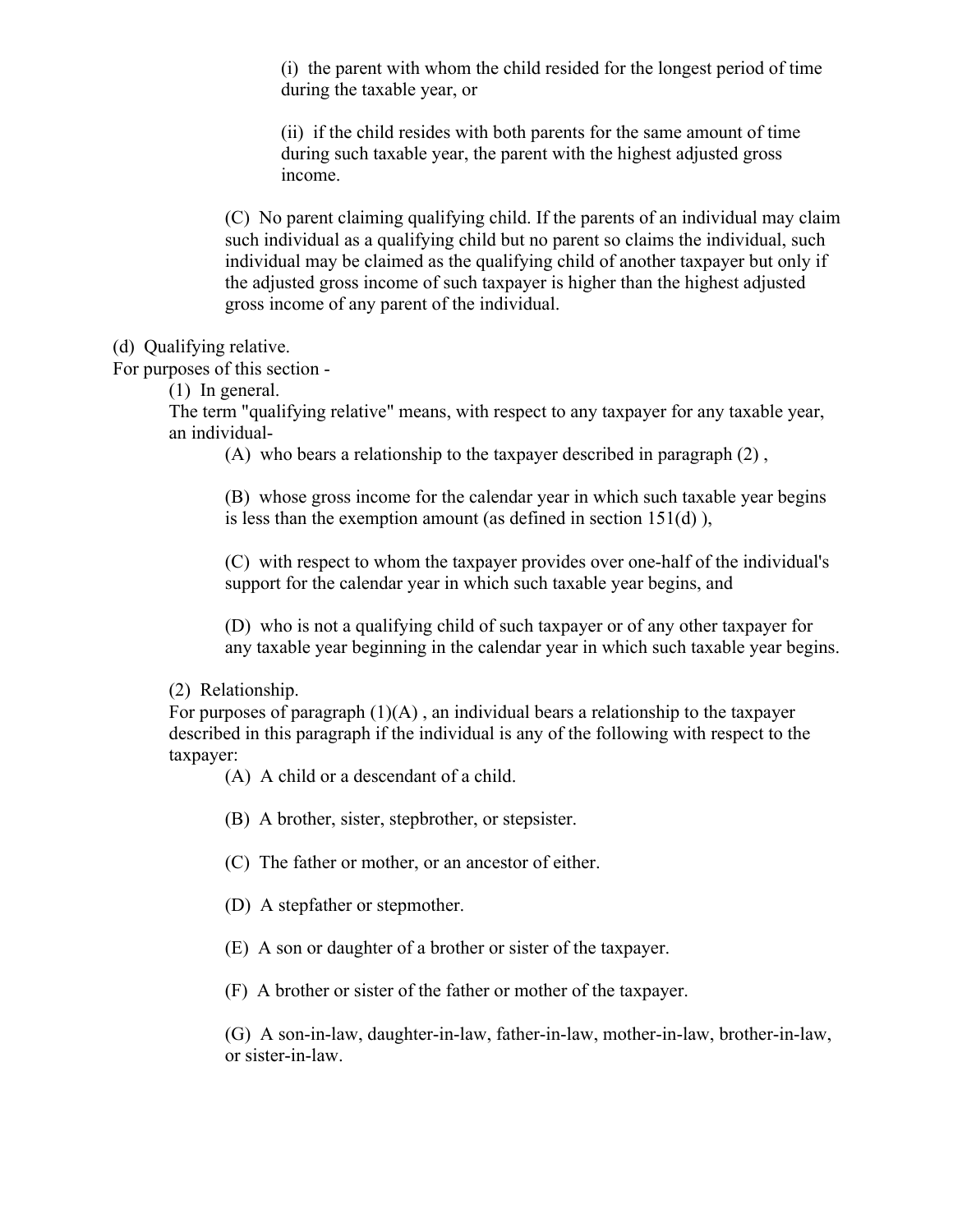(H) An individual (other than an individual who at any time during the taxable year was the spouse, determined without regard to section 7703 , of the taxpayer) who, for the taxable year of the taxpayer, has the same principal place of abode as the taxpayer and is a member of the taxpayer's household.

(3) Special rule relating to multiple support agreements.

For purposes of paragraph  $(1)(C)$ , over one-half of the support of an individual for a calendar year shall be treated as received from the taxpayer if-

(A) no one person contributed over one-half of such support,

(B) over one-half of such support was received from 2 or more persons each of whom, but for the fact that any such person alone did not contribute over one-half of such support, would have been entitled to claim such individual as a dependent for a taxable year beginning in such calendar year,

(C) the taxpayer contributed over 10 percent of such support, and

(D) each person described in subparagraph (B) (other than the taxpayer) who contributed over 10 percent of such support files a written declaration (in such manner and form as the Secretary may by regulations prescribe) that such person will not claim such individual as a dependent for any taxable year beginning in such calendar year.

(4) Special rule relating to income of handicapped dependents.

(A) In general. For purposes of paragraph  $(1)(B)$ , the gross income of an individual who is permanently and totally disabled (as defined in section  $22(e)(3)$ ) ) at any time during the taxable year shall not include income attributable to services performed by the individual at a sheltered workshop if-

(i) the availability of medical care at such workshop is the principal reason for the individual's presence there, and

(ii) the income arises solely from activities at such workshop which are incident to such medical care.

(B) Sheltered workshop defined. For purposes of subparagraph (A) , the term "sheltered workshop" means a school-

(i) which provides special instruction or training designed to alleviate the disability of the individual, and

(ii) which is operated by an organization described in section  $501(c)(3)$ and exempt from tax under section 501(a) , or by a State, a possession of the United States, any political subdivision of any of the foregoing, the United States, or the District of Columbia.

Note: Section 152(d)(5), below, is effective for any divorce or separation instrument executed before 1/1/2019.

(5) Special rules for support.

For purposes of this subsection -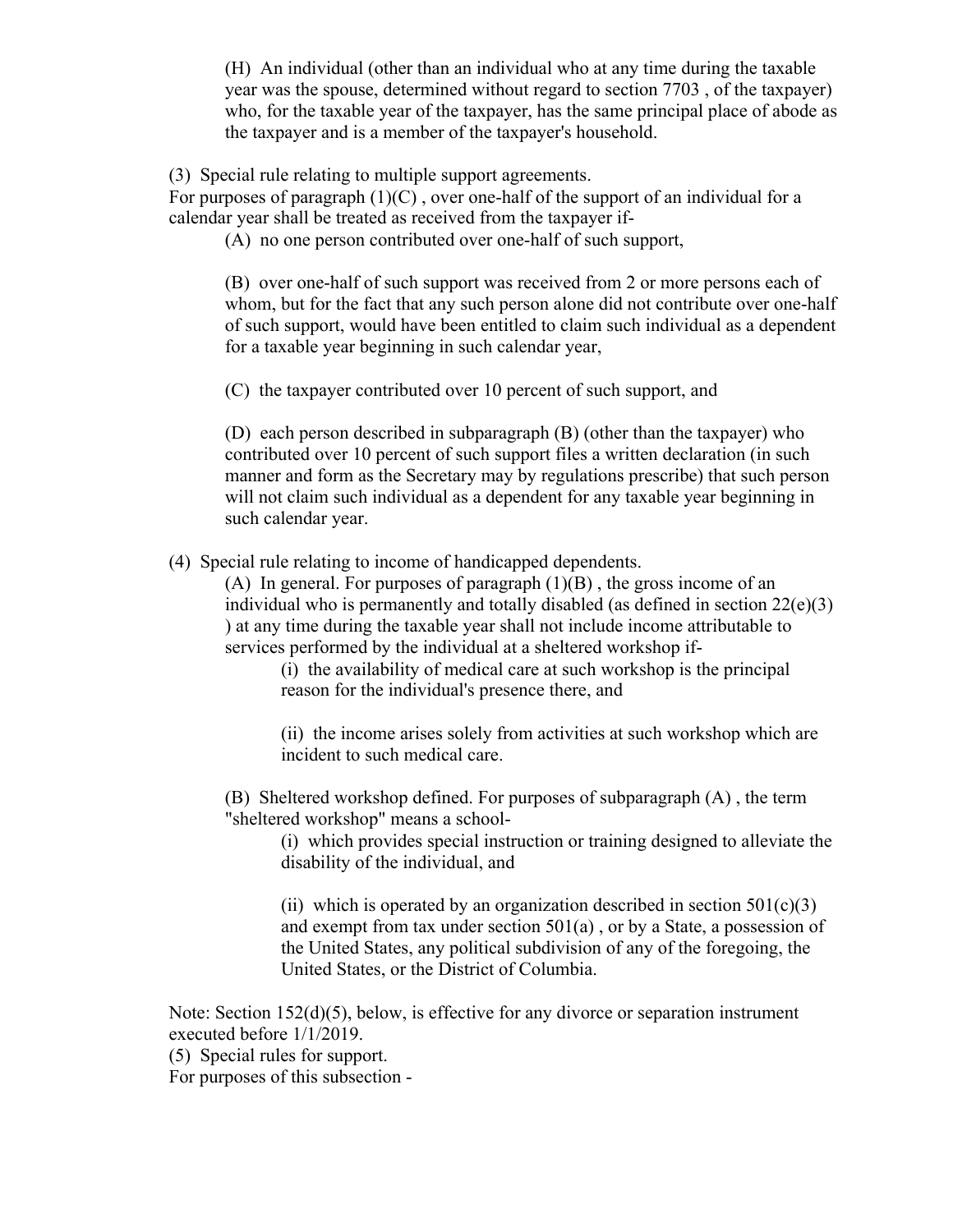(A) payments to a spouse which are includible in the gross income of such spouse under section 71 or 682 shall not be treated as a payment by the payor spouse for the support of any dependent, and

(B) in the case of the remarriage of a parent, support of a child received from the parent's spouse shall be treated as received from the parent.

Note: Section 152(d)(5), below, is effective for any divorce or separation instrument executed after 12/31/2018.

(5) Special rules for support.

(A) In general. For purposes of this subsection-

(i) payments to a spouse of alimony or separate maintenance payments shall not be treated as a payment by the payor spouse for the support of any dependent, and

(ii) in the case of the remarriage of a parent, support of a child received from the parent's spouse shall be treated as received from the parent.

(B) Alimony or separate maintenance payment. For purposes of subparagraph (A) , the term "alimony or separate maintenance payment" means any payment in cash if-

(i) such payment is received by (or on behalf of) a spouse under a divorce or separation instrument (as defined in section  $121(d)(3)(C)$ ),

(ii) in the case of an individual legally separated from the individual's spouse under a decree of divorce or of separate maintenance, the payee spouse and the payor spouse are not members of the same household at the time such payment is made, and

(iii) there is no liability to make any such payment for any period after the death of the payee spouse and there is no liability to make any payment (in cash or property) as a substitute for such payments after the death of the payee spouse.

### (e) Special rule for divorced parents, etc.

(1) In general.

Notwithstanding subsection  $(c)(1)(B)$ ,  $(c)(4)$ , or  $(d)(1)(C)$ , if-

(A) a child receives over one-half of the child's support during the calendar year from the child's parents-

(i) who are divorced or legally separated under a decree of divorce or separate maintenance,

(ii) who are separated under a written separation agreement, or

(iii) who live apart at all times during the last 6 months of the calendar year, and-

(B) such child is in the custody of 1 or both of the child's parents for more than one-half of the calendar year, such child shall be treated as being the qualifying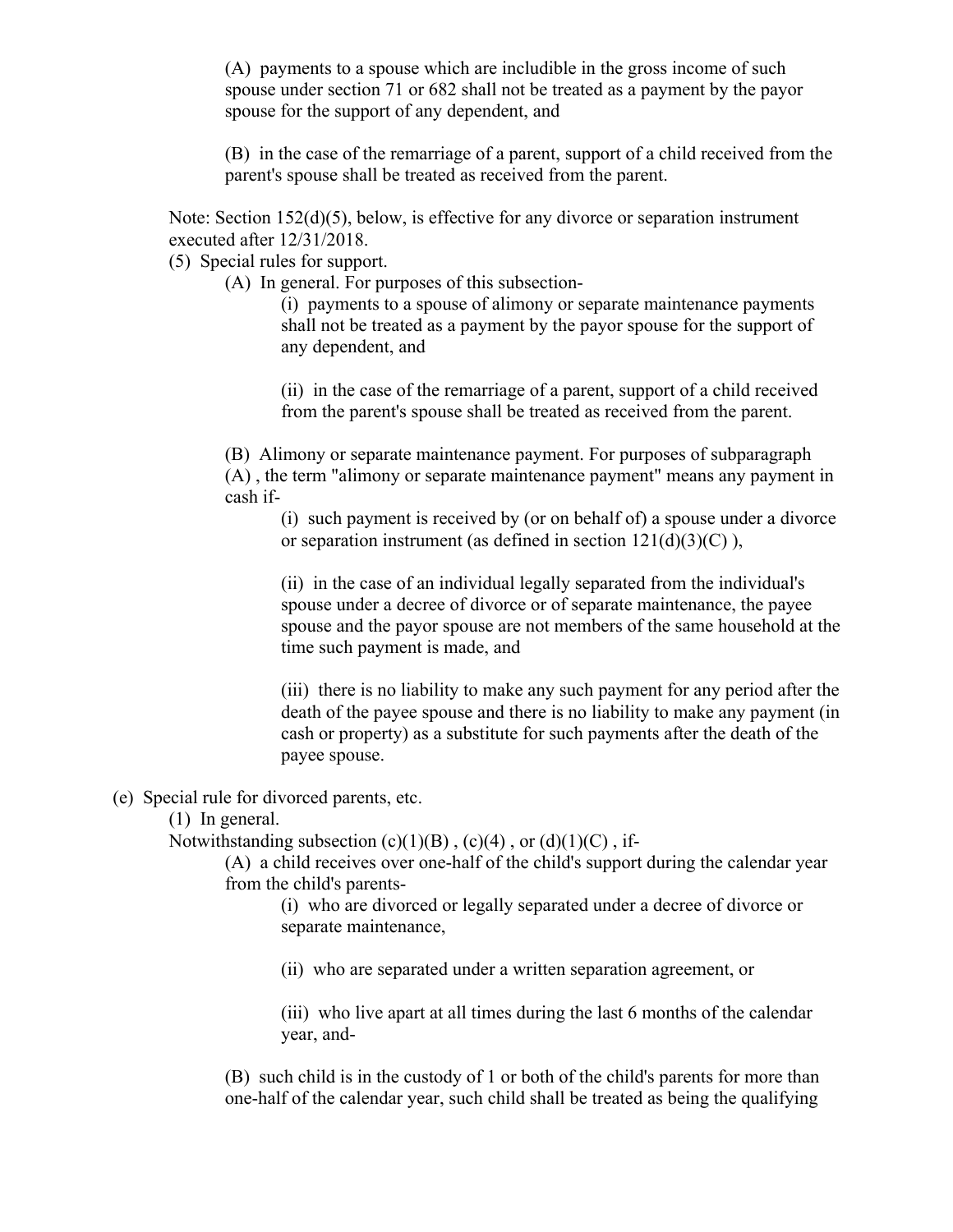child or qualifying relative of the noncustodial parent for a calendar year if the requirements described in paragraph (2) or (3) are met.

(2) Exception where custodial parent releases claim to exemption for the year. For purposes of paragraph (1) , the requirements described in this paragraph are met with respect to any calendar year if-

(A) the custodial parent signs a written declaration (in such manner and form as the Secretary may by regulations prescribe) that such custodial parent will not claim such child as a dependent for any taxable year beginning in such calendar year, and

(B) the noncustodial parent attaches such written declaration to the noncustodial parent's return for the taxable year beginning during such calendar year.

(3) Exception for certain pre-1985 instruments.

(A) In general. For purposes of paragraph (1) , the requirements described in this paragraph are met with respect to any calendar year if-

(i) a qualified pre-1985 instrument between the parents applicable to the taxable year beginning in such calendar year provides that the noncustodial parent shall be entitled to any deduction allowable under section 151 for such child, and

(ii) the noncustodial parent provides at least \$600 for the support of such child during such calendar year.

For purposes of this subparagraph , amounts expended for the support of a child or children shall be treated as received from the noncustodial parent to the extent that such parent provided amounts for such support.

(B) Qualified pre-1985 instrument. For purposes of this paragraph , the term "qualified pre-1985 instrument" means any decree of divorce or separate maintenance or written agreement-

(i) which is executed before January 1, 1985,

(ii) which on such date contains the provision described in subparagraph  $(A)(i)$ , and

(iii) which is not modified on or after such date in a modification which expressly provides that this paragraph shall not apply to such decree or agreement.

(4) Custodial parent and noncustodial parent.

For purposes of this subsection -

(A) Custodial parent. The term "custodial parent" means the parent having custody for the greater portion of the calendar year.

(B) Noncustodial parent. The term "noncustodial parent" means the parent who is not the custodial parent.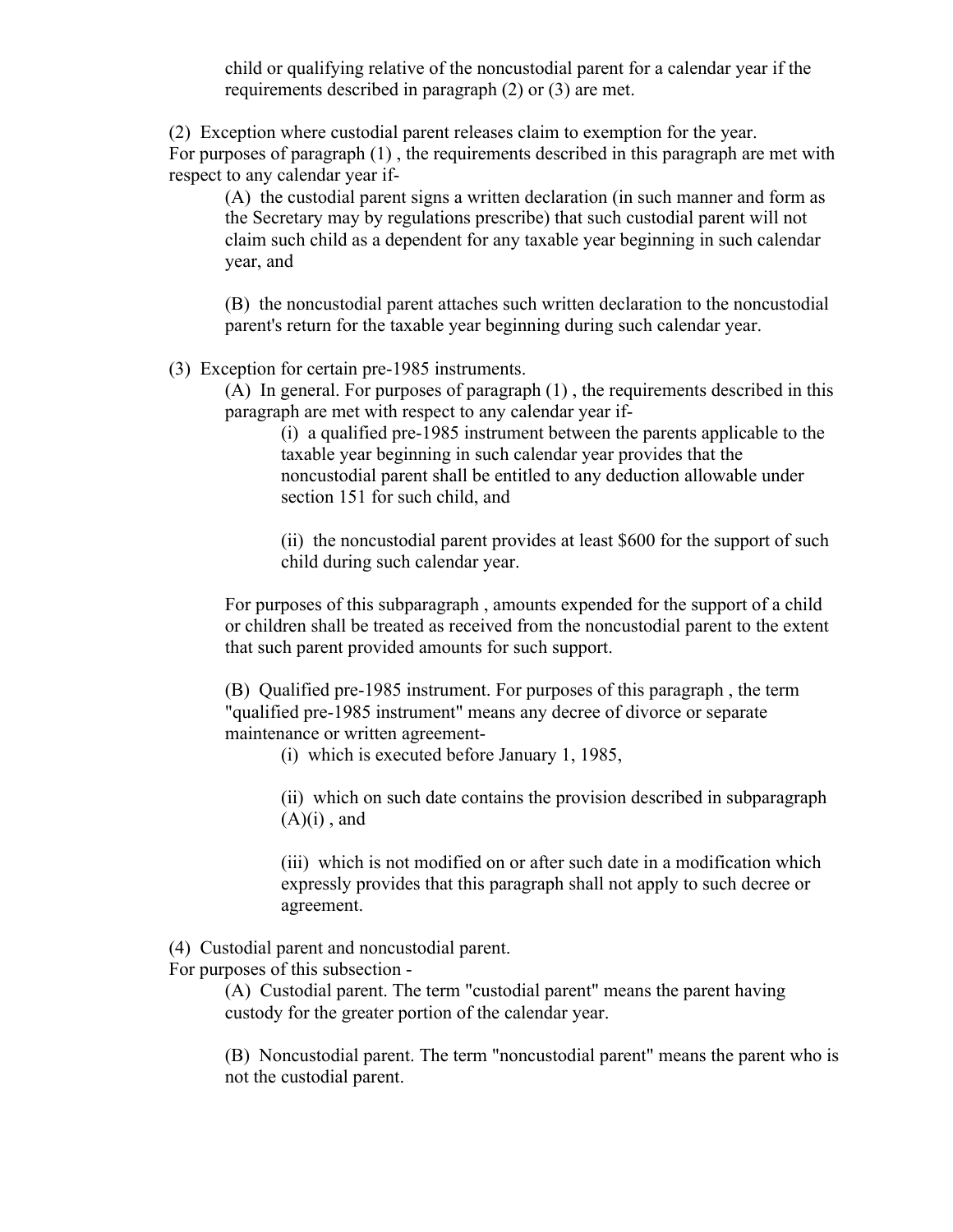(5) Exception for multiple-support agreement.

This subsection shall not apply in any case where over one-half of the support of the child is treated as having been received from a taxpayer under the provision of subsection  $(d)(3)$ .

(6) Special rule for support received from new spouse of parent. For purposes of this subsection , in the case of the remarriage of a parent, support of a child received from the parent's spouse shall be treated as received from the parent.

(f) Other definitions and rules.

For purposes of this section -

- (1) Child defined.
	- (A) In general. The term "child" means an individual who is-
		- (i) a son, daughter, stepson, or stepdaughter of the taxpayer, or
		- (ii) an eligible foster child of the taxpayer.

(B) Adopted child. In determining whether any of the relationships specified in subparagraph  $(A)(i)$  or paragraph  $(4)$  exists, a legally adopted individual of the taxpayer, or an individual who is lawfully placed with the taxpayer for legal adoption by the taxpayer, shall be treated as a child of such individual by blood.

(C) Eligible foster child. For purposes of subparagraph (A)(ii) , the term "eligible foster child" means an individual who is placed with the taxpayer by an authorized placement agency or by judgment, decree, or other order of any court of competent jurisdiction.

(2) Student defined.

The term "student" means an individual who during each of 5 calendar months during the calendar year in which the taxable year of the taxpayer begins-

(A) is a full-time student at an educational organization described in section  $170(b)(1)(A)(ii)$ , or

(B) is pursuing a full-time course of institutional on-farm training under the supervision of an accredited agent of an educational organization described in section  $170(b)(1)(A)(ii)$  or of a State or political subdivision of a State.

(3) Determination of household status.

An individual shall not be treated as a member of the taxpayer's household if at any time during the taxable year of the taxpayer the relationship between such individual and the taxpayer is in violation of local law.

(4) Brother and sister.

The terms "brother" and "sister" include a brother or sister by the half blood.

(5) Special support test in case of students.

For purposes of subsections  $(c)(1)(D)$  and  $(d)(1)(C)$ , in the case of an individual who is-

(A) a child of the taxpayer, and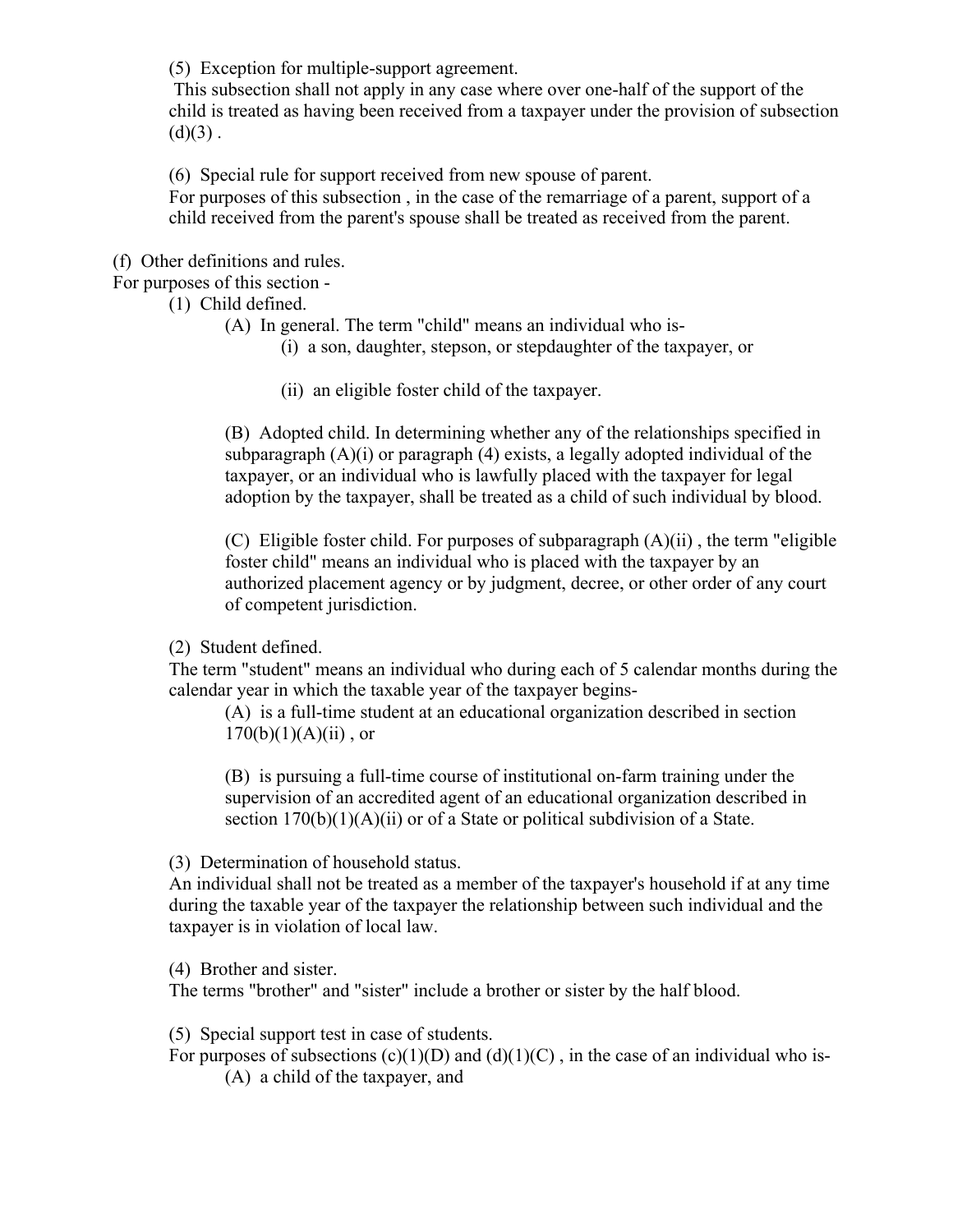(B) a student,

amounts received as scholarships for study at an educational organization described in section  $170(b)(1)(A)(ii)$  shall not be taken into account.

#### (6) Treatment of missing children.

(A) In general. Solely for the purposes referred to in subparagraph (B) , a child of the taxpayer-

(i) who is presumed by law enforcement authorities to have been kidnapped by someone who is not a member of the family of such child or the taxpayer, and

(ii) who had, for the taxable year in which the kidnapping occurred, the same principal place of abode as the taxpayer for more than one-half of the portion of such year before the date of the kidnapping,

shall be treated as meeting the requirement of subsection  $(c)(1)(B)$  with respect to a taxpayer for all taxable years ending during the period that the child is kidnapped.

- (B) Purposes. Subparagraph (A) shall apply solely for purposes of determining- (i) the deduction under section  $151(c)$ ,
	- (ii) the credit under section 24 (relating to child tax credit),

(iii) whether an individual is a surviving spouse or a head of a household (as such terms are defined in section 2 ), and

(iv) the earned income credit under section 32 .

(C) Comparable treatment of certain qualifying relatives. For purposes of this section , a child of the taxpayer-

(i) who is presumed by law enforcement authorities to have been kidnapped by someone who is not a member of the family of such child or the taxpayer, and

(ii) who was (without regard to this paragraph ) a qualifying relative of the taxpayer for the portion of the taxable year before the date of the kidnapping,

shall be treated as a qualifying relative of the taxpayer for all taxable years ending during the period that the child is kidnapped.

(D) Termination of treatment. Subparagraphs (A) and (C) shall cease to apply as of the first taxable year of the taxpayer beginning after the calendar year in which there is a determination that the child is dead (or, if earlier, in which the child would have attained age 18).

(7) Cross references.